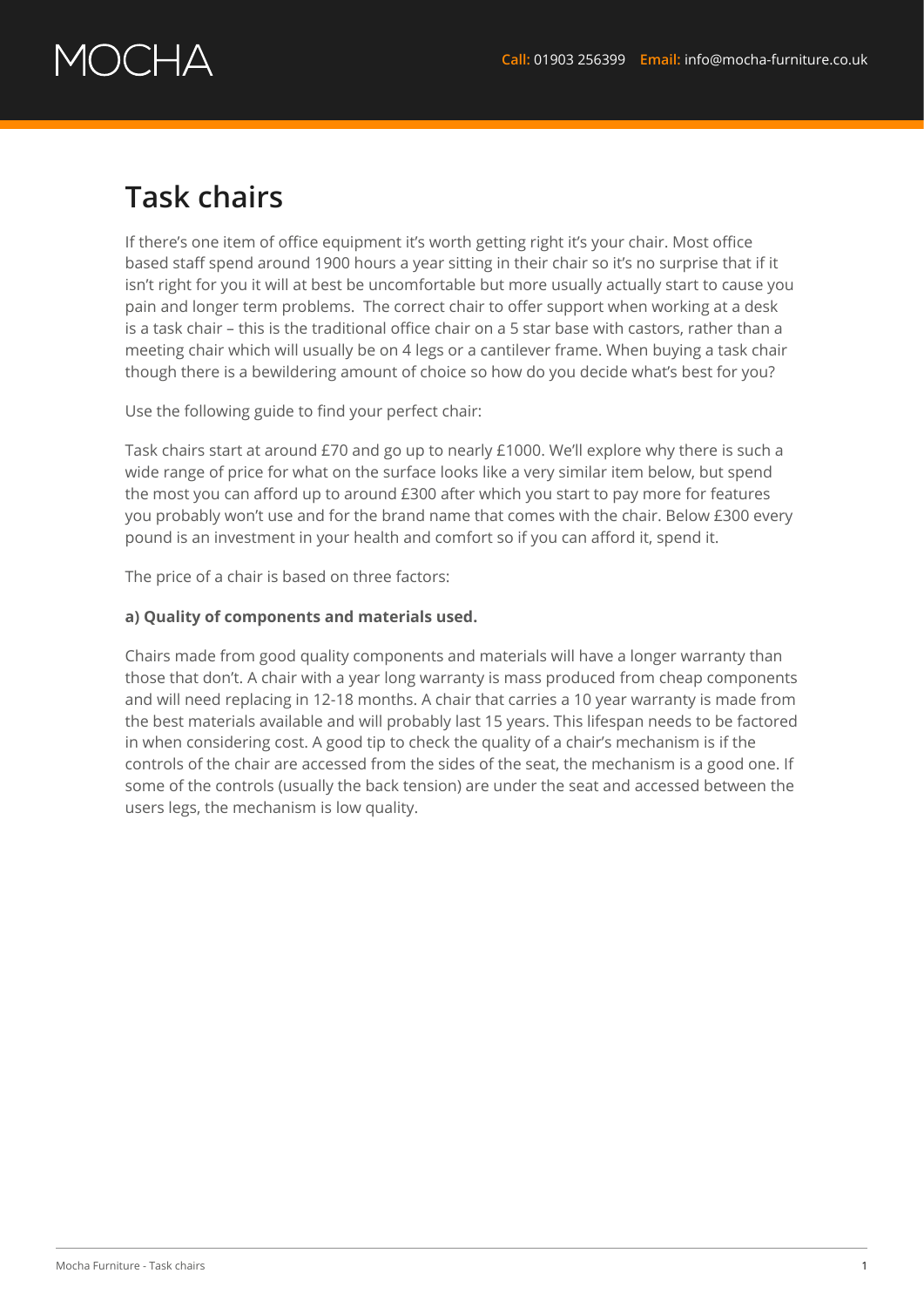## $\lambda$   $\rightarrow$   $\lambda$

### **b) Ergonomic features of the chair.**

All task chairs will be height adjustable and have a tension control that changes the resistance of the seat back when it reclines. Most will also be able to lock the back in a fixed position or leave it moving when leaned against. After this though there are a huge variety of ergonomic features that may or may not be present. Better chairs will have more and if your budget allows, those that are to be looked for are:

- 1. Mesh back. Allows better movement and moulds to the shape of your back to give better support. Also has better airflow to keep you cooler when the weather warms up.
- 2. Lumbar Support. An adjustable insert into the frame of the back that can be moved up and down so it sits perfectly in the small of the back of the user regardless of their height. Support of the lower lumbar region of the back works wonders to prevent back pain developing if using the chair for long periods.
- 3. Adjustable padded arms. Arms can be just height adjustable, or height and width, or height width and angle. Select the best you can afford as all these features are great when working with a mouse for long periods. Also ensure the arms can drop down low enough so they can go underneath your desktop when required so you don't find yourself sitting uncomfortably far away from your keypad.
- 4. Thick or memory foam seat pad. Thinner seat pads compress over time and you will start to feel the plastic seat shell through the foam.
- 5. Synchro mechanism. You'll see this a lot on task chair descriptions but very few people know what it actually means. It means that the seat and back move together when you lean back as opposed to a fixed mechanism where the back moves but the seat stays in the same place. This is much more comfortable for the user. The correct seated positon on a task chair is the height to be set so your legs are bent at 90 degrees when your feet are flat on the floor and the small of your back to be touching the seat back (don't perch on the front of the seat) You should also keep the back free moving rather than locked – moving throughout the day even in the seated position is very important. When sitting correctly like this a synchro mechanism helps you maintain this correct position, a fixed back will encourage you out of this position when you lean back.
- 6. Auto weight adjustment. This feature adjusts the back tension automatically according to the weight of the user. This removes the need for the user to manually twist a lever underneath or to the side of the seat to do this, and also means chairs can be shared more easily in a hot desking situation without the constant need to re-adjust them.
- 7. Sliding seat. This feature allows the seat to be moved closer or further away from the back rest. The advantage of this is that the user can ensure they can adopt the correct seated posture of having the small of their back in contact with the base of the back rest and maintain a 1-2 inch gap between the inside of their knees and the edge of the seat (which is recommended as if the knees are pushing into the seat, blood flow is restricted) regardless of their size or body shape.